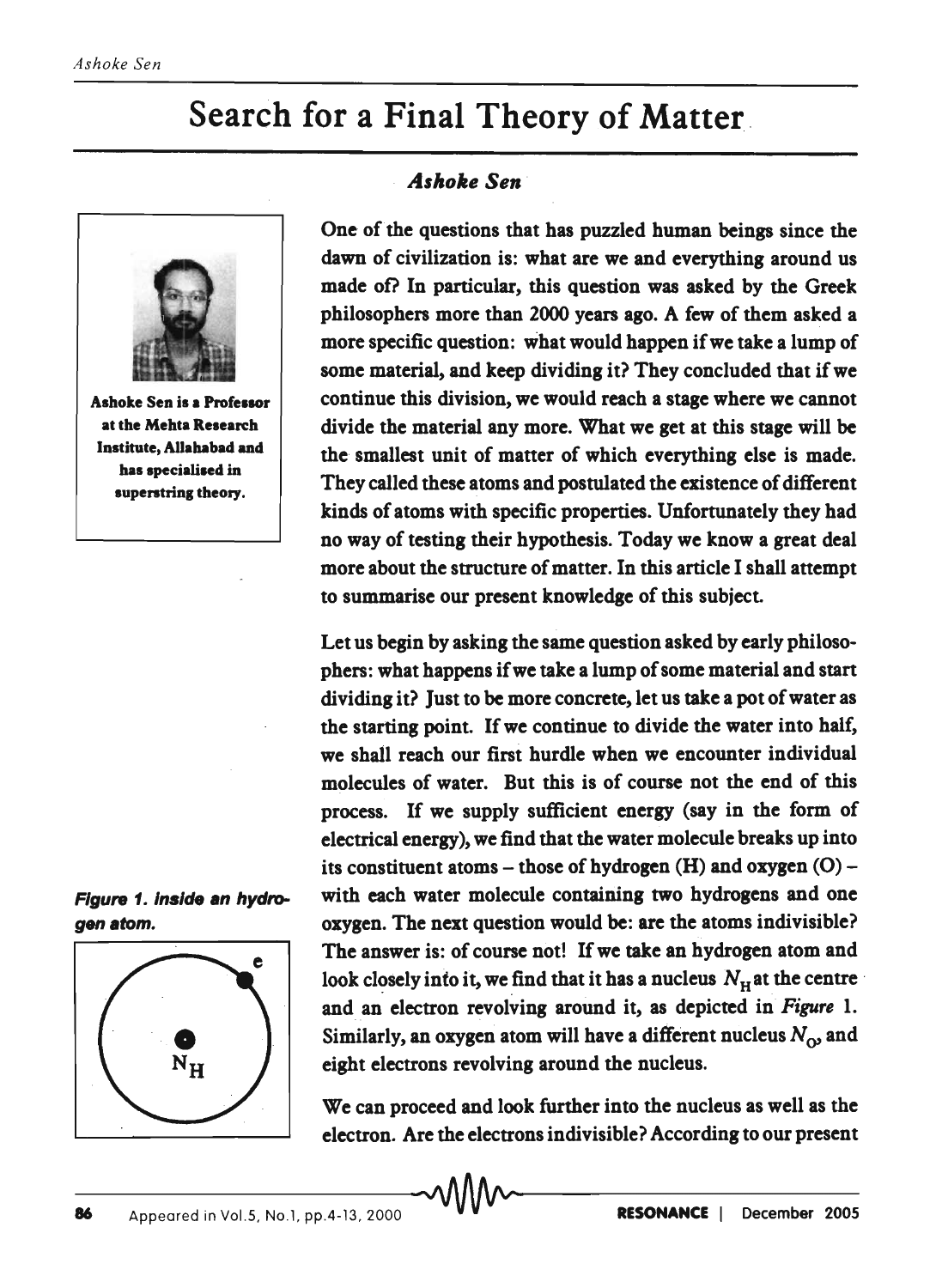$\leftrightarrow$ .

knowledge, the answer is yes. Indeed, all present day experiments have failed to show any substructure of the electron. Thus the electron seems to be truly indivisible. For this reason the electron is now listed as one of the 'elementary' particles.<br>Figure 2. Inside the hydro-

However, the situation with the nucleus is entirely different. gen nucleus. When we look further into the nucleus, we discover that each nucleus is made up of two kinds of particles: protons and neutrons. The hydrogen nucleus is made of a single proton as shown in *Figure* 2, whereas the oxygen nucleus is made of eight protons and eight neutrons as shown in *Figure 3.* 

Are the protons and neutrons indivisible? It turns out that each proton (and neutron) is made of even smaller constituents, known as quarks. There are different kinds of quarks. For example a proton is made of two 'up'  $(u)$  quarks and one 'down'  $(d)$  quark. A neutron on the other hand is made of two d and one u-quark. This has been depicted in *Figure* 4. Actually each of these quarks comes in three kinds. Thus there are three types of  $u$ –quarks, which we shall denote by  $u_1$ ,  $u_2$  and  $u_3$ . Similarly there are three types of  $d$ -quarks,  $d_1$ ,  $d_2$  and  $d_3$ .

However it is not meaningful to ask what kind of *u-* and dquarks make up the proton (or the neutron) as the quarks inside a proton and a neutron continuously change their identity. Thus in one experiment, the proton may appear to be made of  $u_1, u_2$ and  $d_3$ , but on repeating the same experiment we may find that it is made of  $u_2$ ,  $u_3$  and  $d_1$ . This is counter-intuitive, but is possible



Figure 3 (left). Inside the oxygen nucleus. The black circles represent protons and the black squares represent neutrons. Figure 4 (right). Inside a proton and a neutron.

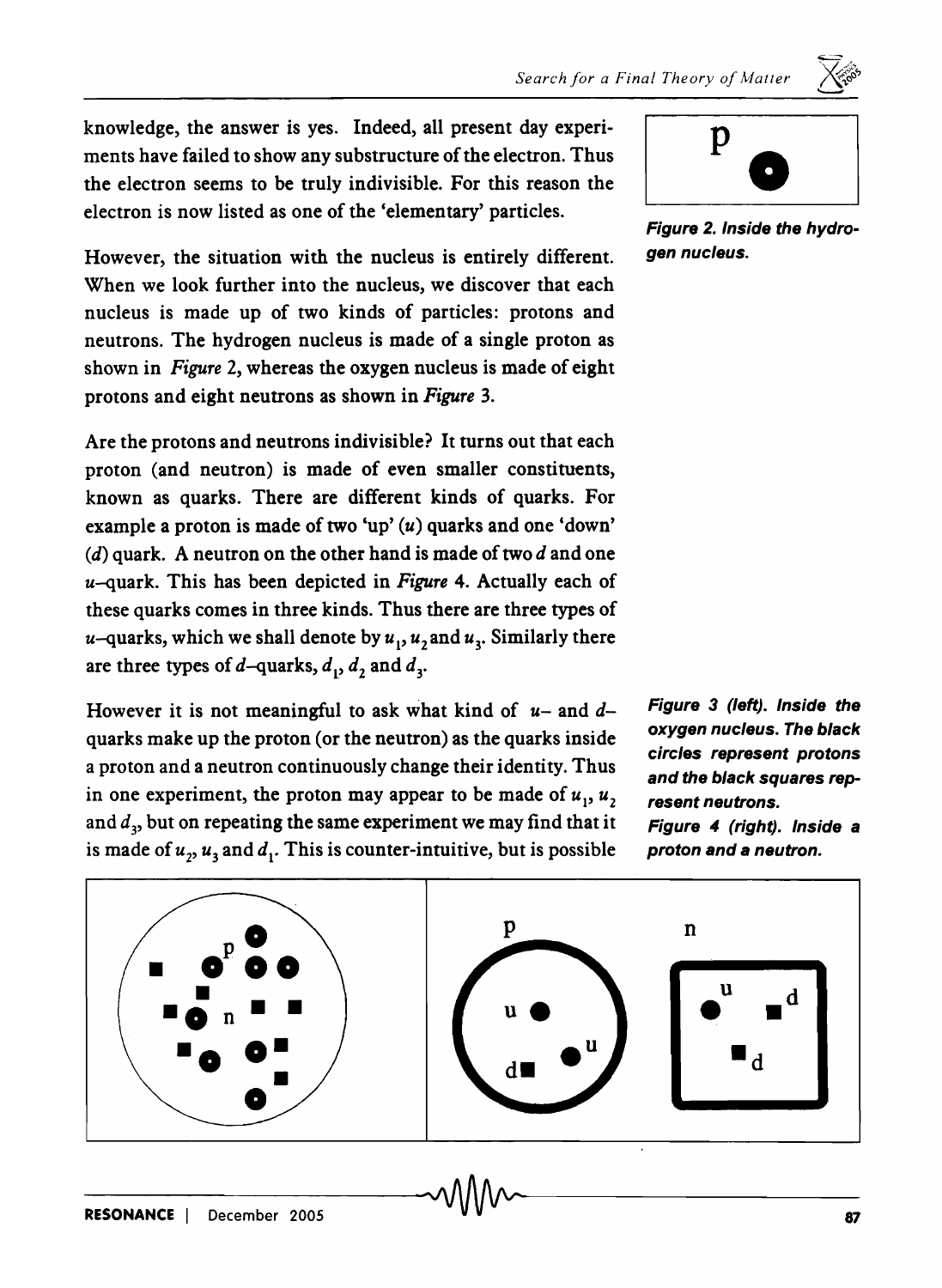In order to understand the various properties of matter, it is not enough to know only the constituents of matter. We also need to know how these constituents interact with each other.

in the quantum theory  $-$  the theory that must be used in describing the behaviour of atoms and subatomic particles.

What about substructure of the quarks? Like the electron, quarks appear to be indivisible. Indeed, all present day experiments have failed to display any substructure of the quarks.

This gives the hierarchical structure of matter as depicted in *Figure* S. This figure neatly summarises the constituents of matter. But in order to understand the various properties of matter, it is not enough to know only the constituents of matter. We also need to know how these constituents interact with each other. This will tell us, for example, what keeps the constituents together inside a molecule, atom, nucleus, proton or neutron. This will also answer questions like what happens when two particles (molecules, atoms, nucleus, etc.) come close to each other. The answers to these questions are relevant for understanding various reactions, e.g. chemical reactions, nuclear reactions, etc.

Again in order to address this issue let us begin by asking a question: what kind of interactions among matter do we observe in everyday life? The answer is simple: all interactions which are visible to the naked eye can be classified into two kinds:



Figure 5. The hierarchical structure of matter.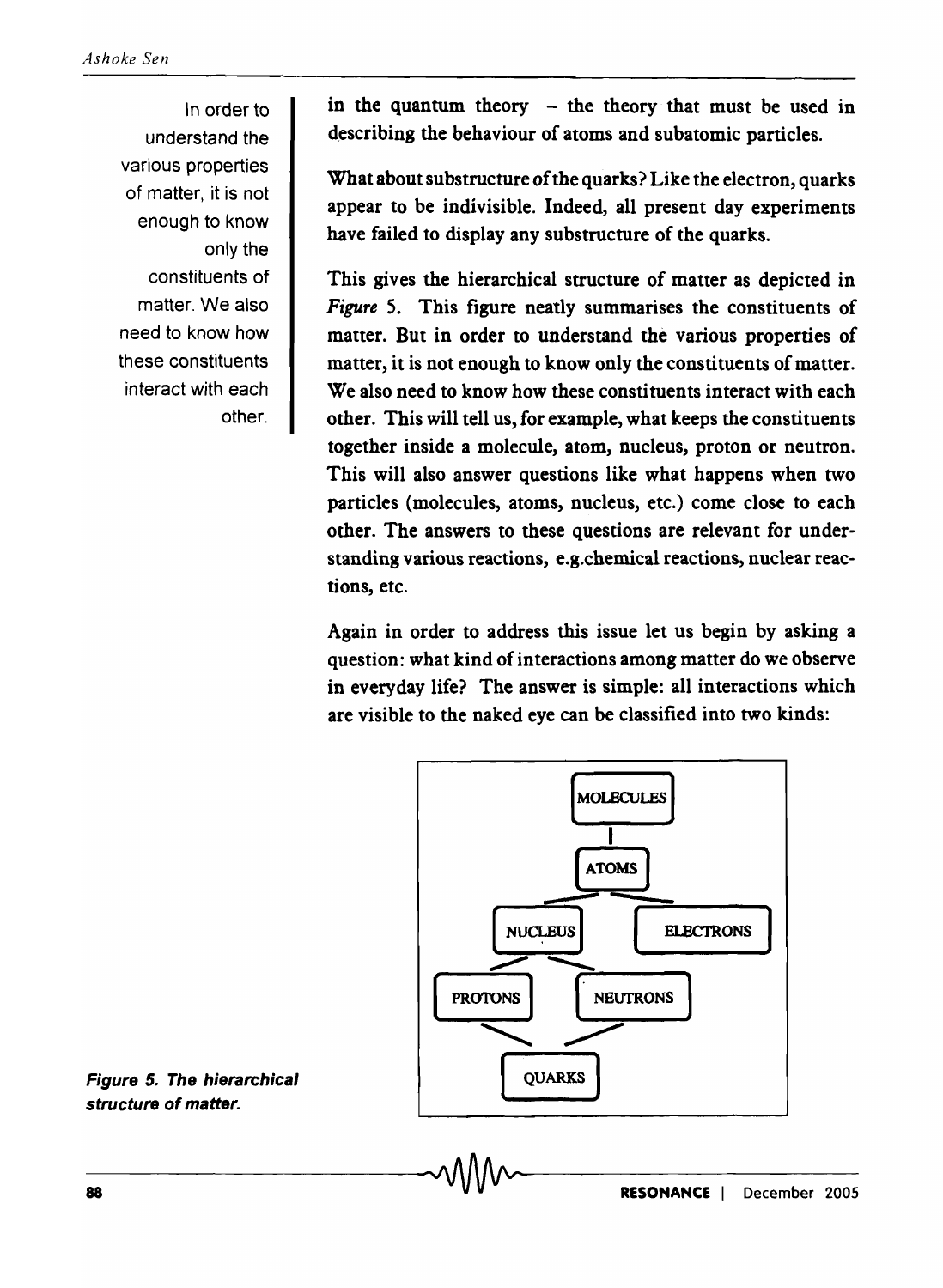1. *Gravitational interaction:* This is the interaction that is responsible for the gravity that binds us to the surface of the earth. At a larger scale, this is responsible for binding the planets in the solar system to the sun, stars inside a galaxy, etc.

*2. Electromagnetic interaction:* At an obvious level, this is responsible for the force due to a magnet, occurrence of lightning, etc. However this interaction is much more versatile than one would naively guess. For example the light that is used in illuminating this book, the force that holds all the pages of this book together, and the force that is balancing the earth's gravitational pull and is preventing you from falling to the center of the earth are all due to the electromagnetic interaction between the constituent atoms. Indeed, any interaction that we see with our naked eyes and is not due to gravity is due to electromagnetic interaction.

It turns out that in order to describe the interaction between elementary particles, we need to include two other kinds of interactions that are not visible in our daily life. They are

1. *Strong interaction:* This is the force responsible for binding the quarks inside a proton or a neutron. It is also the force responsible for binding protons and neutrons inside a nucleus.

*2. Weak interaction:* This is the force responsible for certain kinds of radioactivity, in particular for radioactive  $\beta$ -decays of nuclei.

Thus we see that altogether there are four kinds of interaction between the elementary constituents of matter. However, it turns out that in studying the physics of elementary particles, we can ignore the effect of gravitational force. To see why this is the case, let us compare the electrostatic force between two protons with the gravitational force between two protons. This is given by

Grav. Force  $= \frac{Gm_p^2/r^2}{e_{p}^2/r^2} = \frac{Gm_p^2}{e_{p}^2}$ 

Any interaction that we see with our naked eyes and is not due to gravity is due to electromagnetic interaction.

 $\mathcal{L}^v$  $\bigtimes_{\mathbb{Z}}$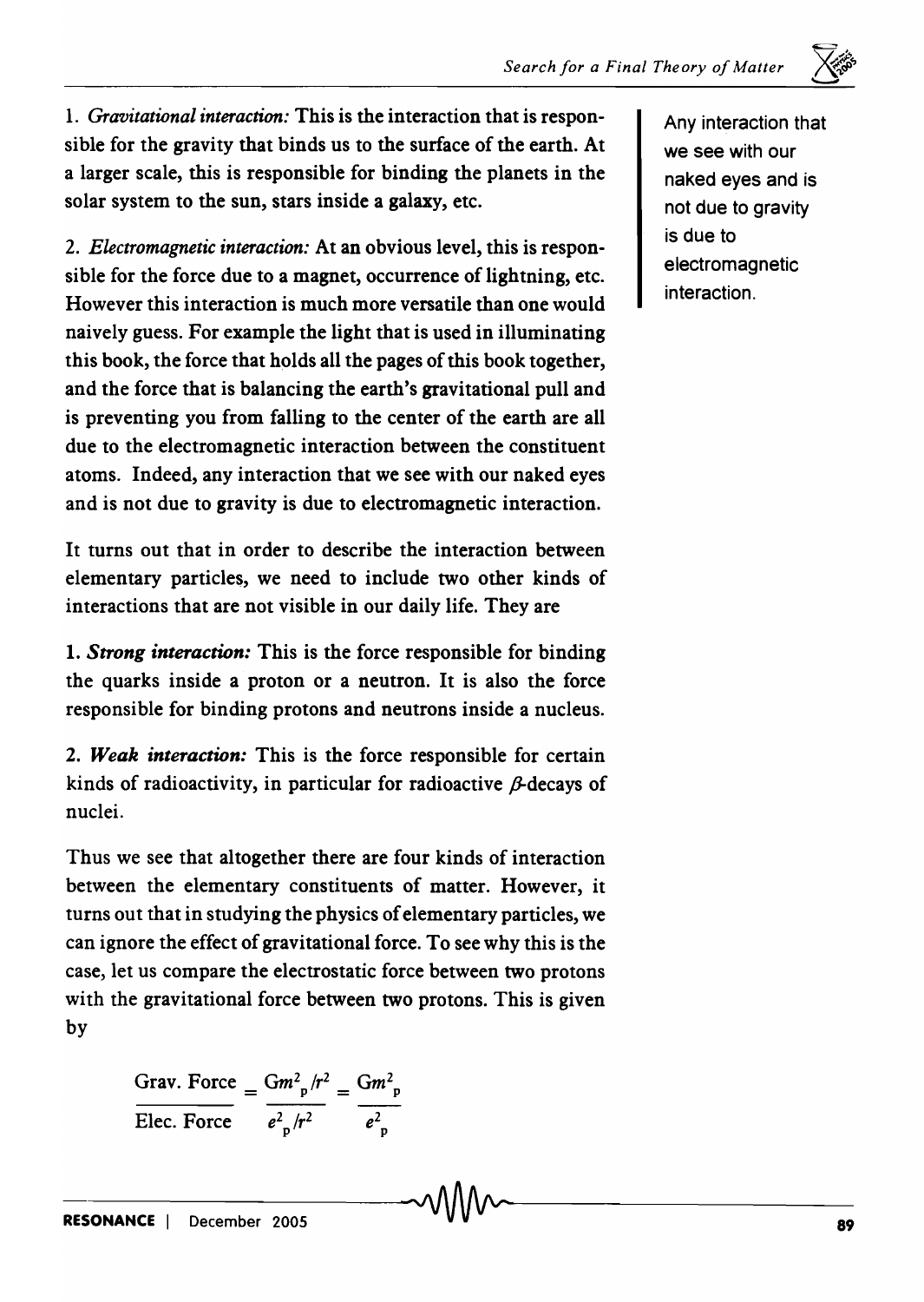This accident of  $nature - that the$ gravitational force is small compared to all other interactions - has played a crucial role in the formulation of a theoretical model of elementary particles and their interactions.

where G is Newton's constant,  $m_{\rm p}$  is the mass of a proton, and  $e_p$ is the electric charge of a proton. Plugging in the known values of the constants  $G, m_n$  and  $e_n$  one finds that this ratio is extremely small, of the order of  $10^{-36}$ . Thus the gravitational force between two protons is indeed very small compared to the electromagnetic force between the two protons. Similar analysis shows that the gravitational force is tiny compared to other forces as well. Thus we can safely ignore the gravitational interaction between elementary particles in studying their dynamics.

This accident of nature – that the gravitational force is small compared to all other interactions - has played a crucial role in the formulation of a theoretical model of elementary particles and their interactions. This is because by ignoring the gravitational interaction, we can find a mathematically consistent theory for all the elementary particles and their interactions. Indeed, this theory has been so successful in explaining all the experimental results involving elementary particles that it has been named the *standard model.* 

Let us now have a look at the list of elementary particles as predicted by the standard model.

| <b>QUARKS</b>                                  |                 |
|------------------------------------------------|-----------------|
| $u_1, u_2, u_3$                                | $d_1, d_2, d_3$ |
| $c_1, c_2, c_3$                                | $s_1, s_2, s_3$ |
| $t_1, t_2, t_3$                                | $b_1, b_2, b_3$ |
| <b>LEPTONS</b>                                 |                 |
| $(e, v_e)$ $(\mu, v_{\mu})$ $(\tau, v_{\tau})$ |                 |

```
GAUGE BOSONS
```

```
gluons: g_1 \cdot g_2Photon: r 
W^+ W^- Z
       HIGGS 
           ¢
```
We also need to add to this list, the anti-particles of various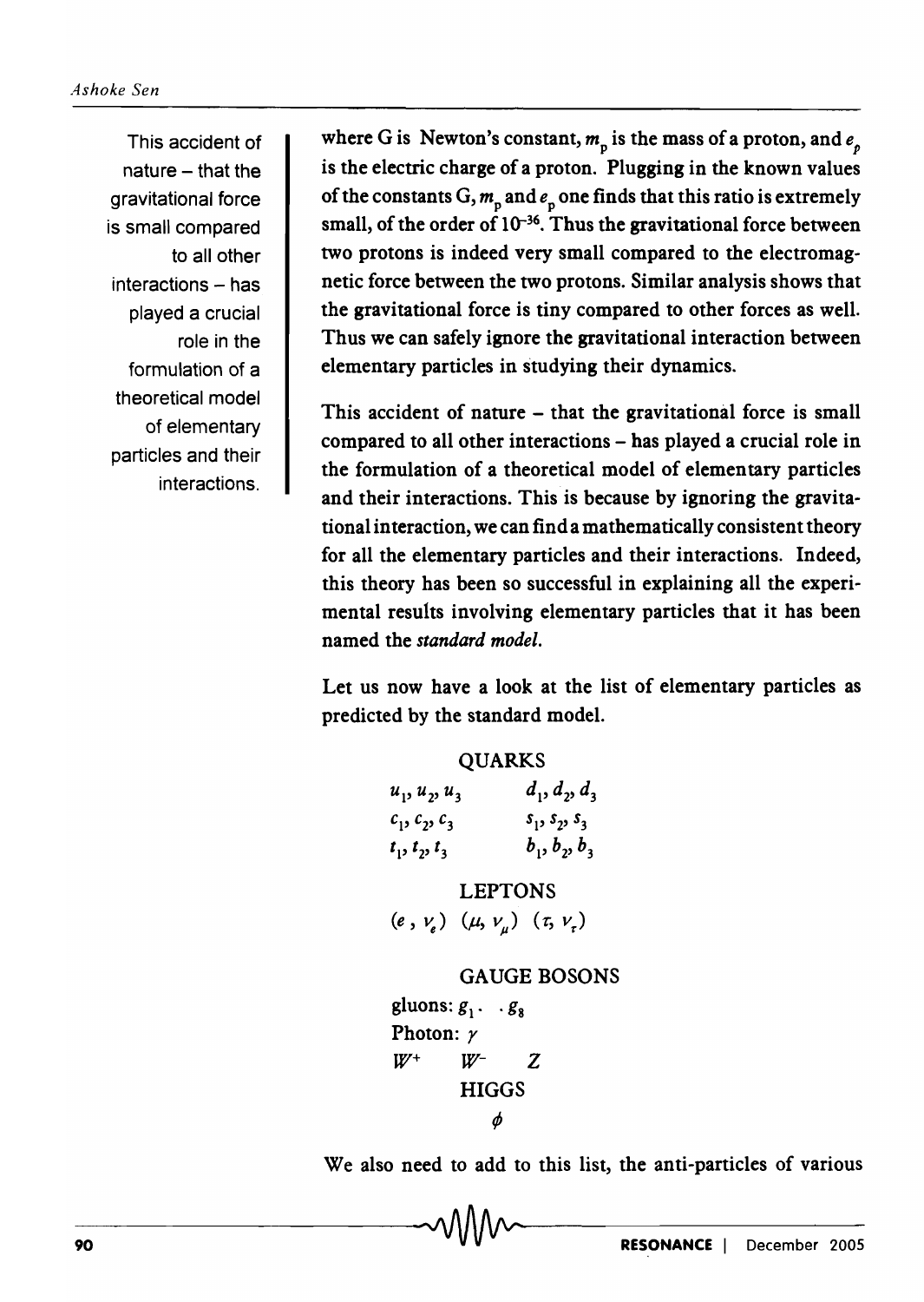

quarks and leptons.  $\gamma_1$ ,  $\gamma_2$ ,  $\gamma_3$ ,  $\gamma_4$ ,  $\gamma_5$ ,  $\gamma_6$  and  $\phi$  are their own antiparticles, whereas  $W^-$  is the anti-particle of  $W^+$ . Note that this list contains the elementary particles that we encountered earlier, namely the *u-* and the d-quarks and the electron *e.* However, there are many particles in this list which did not appear in the list of elementary particles that we had found earlier. Even though these particles are not directly constituents of matter, they are produced when we throw two particles at each other with sufficiently high energy, and must be included in the list of elementary particles. Thus for example the head-on collision of an electron and a proton can produce a  $W^{\pm}$  pair, as depicted in *Figure* 6. During this process, the kinetic energy of the initial electron and proton gets converted to the mass of  $W^{\pm}$  according to the famous equivalence relation between mass and energy of the special theory of relativity.<sup>1</sup>

Some of these particles play specific roles as mediators of specific interactions. For example,

- 1. The photons are mediators of electromagnetic interaction.
- 2. The gluons are mediators of strong interaction.
- 3.  $W^{\pm}$  and Z are mediators of weak interaction.

Thus for example, the electromagnetic interaction between two electrons can be attributed to a specific process in which two electrons exchange a photon as depicted in *Figure* 7. In this figure, the straight lines denote electrons and the wavy line denotes a photon.

With the help of the standard model, we can, in principle, predict the result of any experiment involving elementary par-

Due to the fact that new 'elementary particles' can be produced in the collision of other elementary particles. the distinction between elementary and composite particles gets blurred in any theory that incorporates the principle of the special theory of relativity. A more accurate statement would be that *according to the standard mode/the* particles listed above are elementary, and all other particles like protons. neutrons and various atoms and molecules are composite.

Figure 6(left). A possible production mode of W<sup>+</sup> pair.

Figure 7 (right). Electromagnetic interaction between two electrons as a result of exchange of a photon.

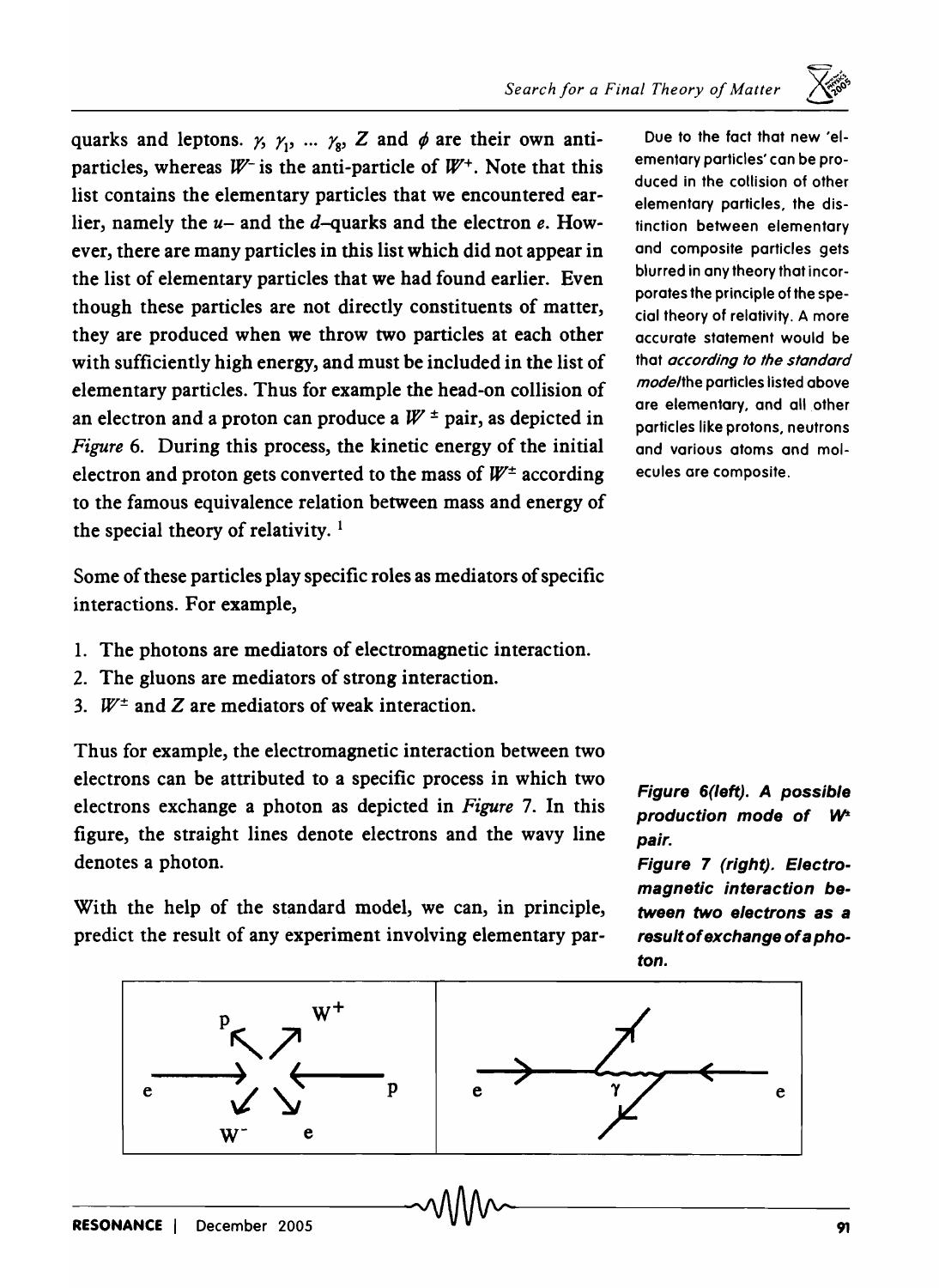However weak it may be, gravitational force is certainly present in nature as we all know from our personal experience. Thus our understanding of the world is not complete till we have a theory that describes gravity as well.

ticles. Many such predictions have been experimentally verified. For example, the existence of many new elementary particles, e.g.  $W^{\pm}$ , Z, t-quark and c-quark, was theoretically predicted before their discovery by experimentalists. At present all laboratory experiments have given rise to results consistent with the predictions of the standard model. However, one particular prediction of the standard model, the existence of a new particle known as the Higgs particle, is still to be verified experimentally. Currently many experiments are being designed to look for this particle.

Does the success of the standard model mean that we have finally found the ultimate theory that describes the world? As we shall now see, the answer to this question is: no. First of all, there is no guarantee that when we carry out the experiments at even higher energies, we will not discover new particles which are not predicted by the standard model, and/or substructures of quarks, leptons, etc. Many theorists have put forward proposals for new mathematically consistent theories where this happens. But there is a much more compelling reason why the standard model cannot be the final story. This has to do with gravity. Recall that we have ignored the gravitational force in our discussion of elementary particles. This means that in the standard model, the particles do not have any gravitational interaction. But, however weak it may be, gravitational force is certainly present in nature as we all know from our personal experience. Thus our understanding of the world is not complete till we have a theory that describes gravity as well.

One can also consider thought experiments involving elementary particles where the gravitational force becomes strong. For this we again use the equivalence between mass and energy. According to Einstein's special theory of relativity

 $E = mc^2$ 

where  $E$  is the total energy of a particle,  $m$  is the effective mass of the particle, and  $c$  is the velocity of light in free space. In a certain sense, the above equation can be regarded as the defini-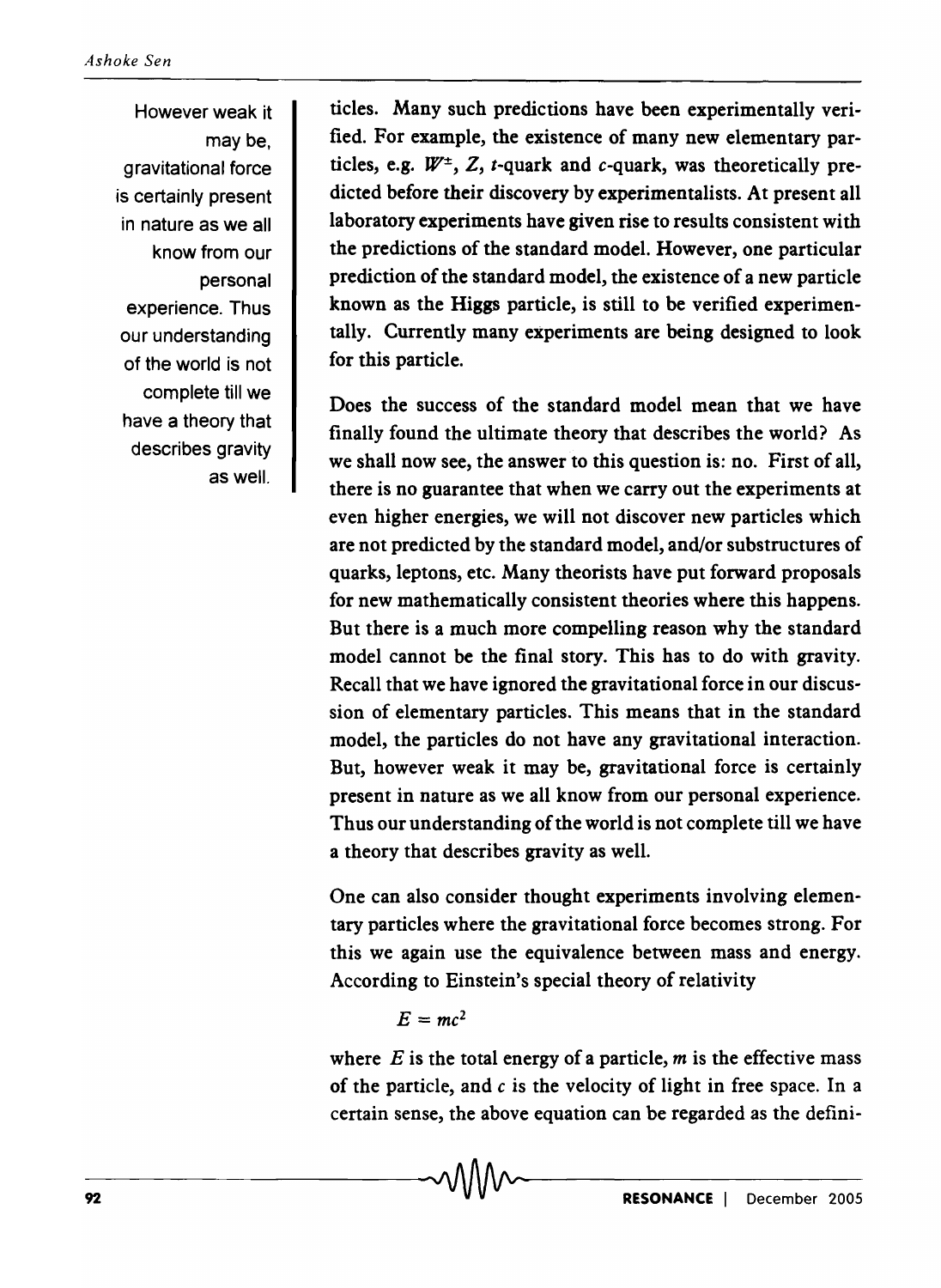

tion of the effective mass of the particle. However the general theory of relativity makes this relation more meaningful by showing that it is this effective mass that determines the strength of the gravitational interaction of a particle. From this equation we see that since  $c$  is constant, we can increase the effective mass of an elementary particle by accelerating it to a very high energy. As a result the gravitational force between the elementary particles will become stronger. We have seen earlier that the gravitational force between two protons at rest is  $10^{-36}$  times the electromagnetic force. But now consider accelerating both protons (in opposite directions) to such an extent that each of them carries energy equal to  $10^{18} m_p c^2$ ,  $m_p$  being the mass of a proton at rest. This increases the effective mass of each proton 1018 fold. As a result the gravitational force between them increases  $10^{36}$ fold and becomes comparable to the electromagnetic force. 2 Clearly, the standard model will give wrong predictions for the result of this experiment since it does not take into account gravitational interaction between elementary particles. Thus we see that, despite its enormous success, the standard model cannot be the final theory. If we could carry out this experiment in the laboratory and study what kind of deviations from the standard model prediction we observe in the actual experiment, we would get a clue as to how the standard model should be modified so as to include the effect of gravitational interaction. Unfortunately this experiment cannot be carried out in practice, due to the lack of accelerators powerful enough to accelerate the protons to such high energy. At present we have succeeded in accelerating them to an energy of about  $10^3$   $m_p c^2$  – far less than the required energy of  $10^{18} m_p c^2$ .

The situation we are in today is somewhat analogous to that of the ancient philosophers. We are looking for the final theory that explains all natural phenomena, but we are unable to do the experiment that might provide a clue to this theory. But there is one crucial difference. By our experience with standard model, we now know with a reasonable degree of confidence that whatever the final theory is, there must be a mathematically consis-

2 The electromagnetic force between protons also increases slowly as the energy increases, but this growth is only logarithmiC and hence at sufficiently high energy, the gravitational force will overcome the electromagnetic force.

> Clearly, the standard model will give wrong predictions for the result of this experiment since it does not take into account gravitational interaction between elementary particles. Thus we see that, despite its enormous success, the standard model cannot be the final theory.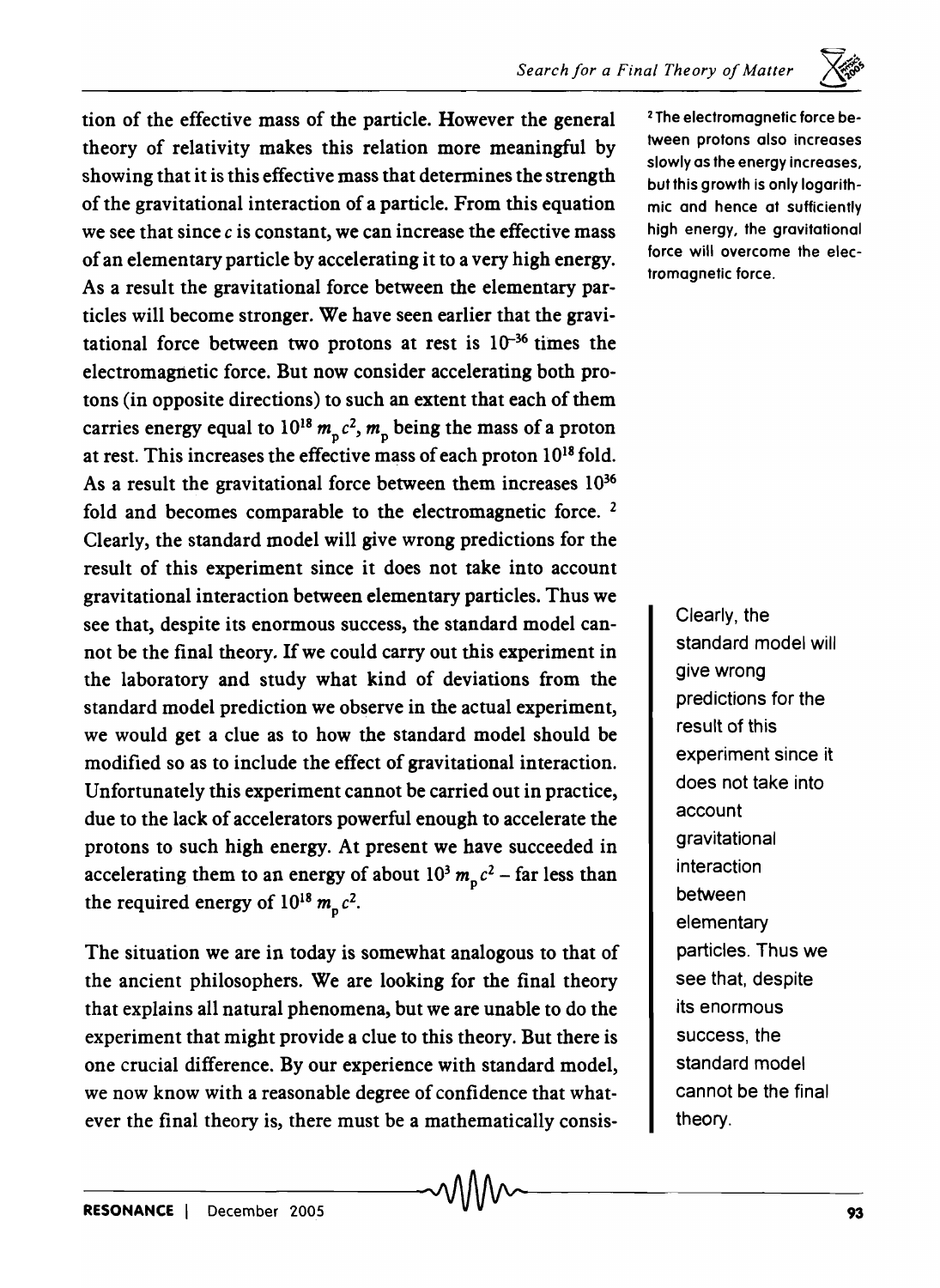It turns out that there is at least one consistent theory that can incorporate gravity, quantum mechanics and relativity simultaneously. This theory is known as string theory.

tent framework to describe it. Thus we can try to use this as a guideline in our search for the final theory.

Unfortunately (or fortunately, depending on your point of view) it is extremely difficult to construct a mathematically consistent theory that incorporates gravity, quantum mechanics and principles of relativity simultaneously. This is unfortunate on the one hand, but is also fortunate in another sense, since this indicates that if we manage to find such a consistent theory, we should take it very seriously even if it cannot be experimentally verified at present. In particular, if we find that there is only one such consistent theory, then it must be the final theory we are looking for. It turns out that there is at least one consistent theory that can incorporate gravity, quantum mechanics and relativity simultaneously. This makes it a serious candidate for the final theory. This theory is known as *string theory.* 

The basic idea in string theory is quite simple. It says that the different elementary 'particles' that we observe in nature, instead of being point-like objects, are different vibrational modes of a string as depicted in *Figure* 8. This seems to contradict what we have said earlier, that the elementary constituents of matter, e.g. electrons, quarks, etc. do not show any structure and behave like point objects. There is however, no contradiction, as the typical size of such a string is of order  $10^{-33}$  cm. In order to see this structure we need extremely powerful microscopes, or equivalently, extremely powerful accelerators which can accelerate particles to an energy of order  $10^{19}m_{\pi} c^2$ . As we have already stated earlier, present day accelerators cannot produce such high



Figure 8. Vibrating strings.